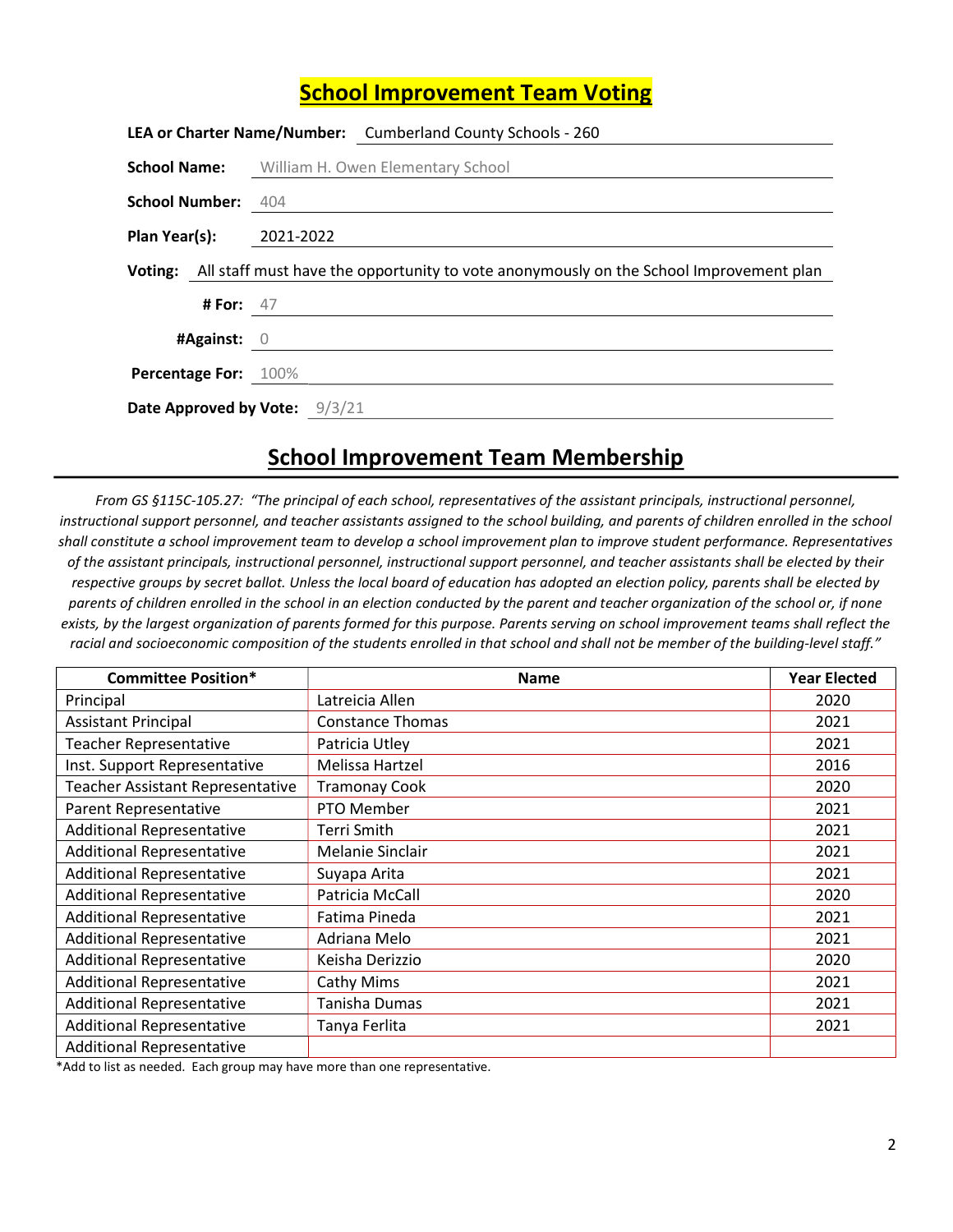## **Title II Plan**

| Instructions: Complete each cell highlighted in red (content controls will also appear in red when you hover the cursor |                                                                                                                    |                                                                                                                       |               |  |  |  |  |  |
|-------------------------------------------------------------------------------------------------------------------------|--------------------------------------------------------------------------------------------------------------------|-----------------------------------------------------------------------------------------------------------------------|---------------|--|--|--|--|--|
| School:                                                                                                                 | over them). Refer to the SAMPLE Title II Plan located on page 5 for examples.<br>William H. Owen Elementary School |                                                                                                                       |               |  |  |  |  |  |
| Year:                                                                                                                   | 2021-2022                                                                                                          |                                                                                                                       |               |  |  |  |  |  |
|                                                                                                                         |                                                                                                                    |                                                                                                                       |               |  |  |  |  |  |
|                                                                                                                         | <b>Description of the Plan</b>                                                                                     |                                                                                                                       |               |  |  |  |  |  |
|                                                                                                                         |                                                                                                                    | The purpose of this plan is to provide a detailed description of staff development                                    |               |  |  |  |  |  |
|                                                                                                                         | <b>Purpose:</b>                                                                                                    | expenditures.                                                                                                         |               |  |  |  |  |  |
|                                                                                                                         | <b>Budget Amount</b>                                                                                               |                                                                                                                       | <b>AMOUNT</b> |  |  |  |  |  |
|                                                                                                                         | <b>Total Allocation:</b>                                                                                           |                                                                                                                       | \$1,291.20    |  |  |  |  |  |
|                                                                                                                         |                                                                                                                    |                                                                                                                       |               |  |  |  |  |  |
|                                                                                                                         | <b>Budget Breakdown</b>                                                                                            | Briefly describe the title of and purpose for this staff development:                                                 |               |  |  |  |  |  |
|                                                                                                                         |                                                                                                                    | Owen Data Days: The purpose of the staff development is to allow teachers the                                         |               |  |  |  |  |  |
|                                                                                                                         |                                                                                                                    | opportunity to collect and analyze student performance data from formative and                                        |               |  |  |  |  |  |
|                                                                                                                         | <b>Staff Development 1</b>                                                                                         | summative assessments while developing a strategic plan to differentiate instruction<br>based on the students' needs. |               |  |  |  |  |  |
|                                                                                                                         |                                                                                                                    |                                                                                                                       |               |  |  |  |  |  |
|                                                                                                                         |                                                                                                                    |                                                                                                                       |               |  |  |  |  |  |
|                                                                                                                         |                                                                                                                    |                                                                                                                       |               |  |  |  |  |  |
|                                                                                                                         |                                                                                                                    | <b>DESCRIPTION</b>                                                                                                    | <b>AMOUNT</b> |  |  |  |  |  |
|                                                                                                                         |                                                                                                                    |                                                                                                                       |               |  |  |  |  |  |
|                                                                                                                         | Personnel:                                                                                                         | 4 subs will be needed to cover classes \$75.00 daily x 2 days; 1 day                                                  | \$600.00      |  |  |  |  |  |
|                                                                                                                         |                                                                                                                    | in Fall Semester, 1 day in Spring Semester                                                                            |               |  |  |  |  |  |
|                                                                                                                         | <b>Training Materials:</b>                                                                                         |                                                                                                                       |               |  |  |  |  |  |
|                                                                                                                         | <b>Registration/Fees:</b>                                                                                          |                                                                                                                       |               |  |  |  |  |  |
|                                                                                                                         |                                                                                                                    |                                                                                                                       |               |  |  |  |  |  |
| Travel:                                                                                                                 |                                                                                                                    |                                                                                                                       |               |  |  |  |  |  |
|                                                                                                                         | Mileage/Airfare:                                                                                                   |                                                                                                                       |               |  |  |  |  |  |
|                                                                                                                         |                                                                                                                    |                                                                                                                       |               |  |  |  |  |  |
|                                                                                                                         | Lodging/Meals:                                                                                                     |                                                                                                                       |               |  |  |  |  |  |
|                                                                                                                         |                                                                                                                    |                                                                                                                       |               |  |  |  |  |  |
|                                                                                                                         | <b>Consulting Services:</b>                                                                                        |                                                                                                                       |               |  |  |  |  |  |
|                                                                                                                         |                                                                                                                    |                                                                                                                       |               |  |  |  |  |  |
|                                                                                                                         | <b>Follow-up Activities:</b>                                                                                       |                                                                                                                       |               |  |  |  |  |  |
|                                                                                                                         |                                                                                                                    | Total for staff development 1:                                                                                        | \$600.00      |  |  |  |  |  |
|                                                                                                                         |                                                                                                                    |                                                                                                                       |               |  |  |  |  |  |
|                                                                                                                         |                                                                                                                    |                                                                                                                       |               |  |  |  |  |  |
|                                                                                                                         | <b>Budget Breakdown</b>                                                                                            | Briefly describe the title of and purpose for this staff development:                                                 |               |  |  |  |  |  |

**Staff Development 2** Teacher-to-Teacher Professional Development: The purpose of this staff development is to allow designated teachers to participate in local, state, and national professional development aligned with the school goals of SY 2021-2022. Aligned PD may include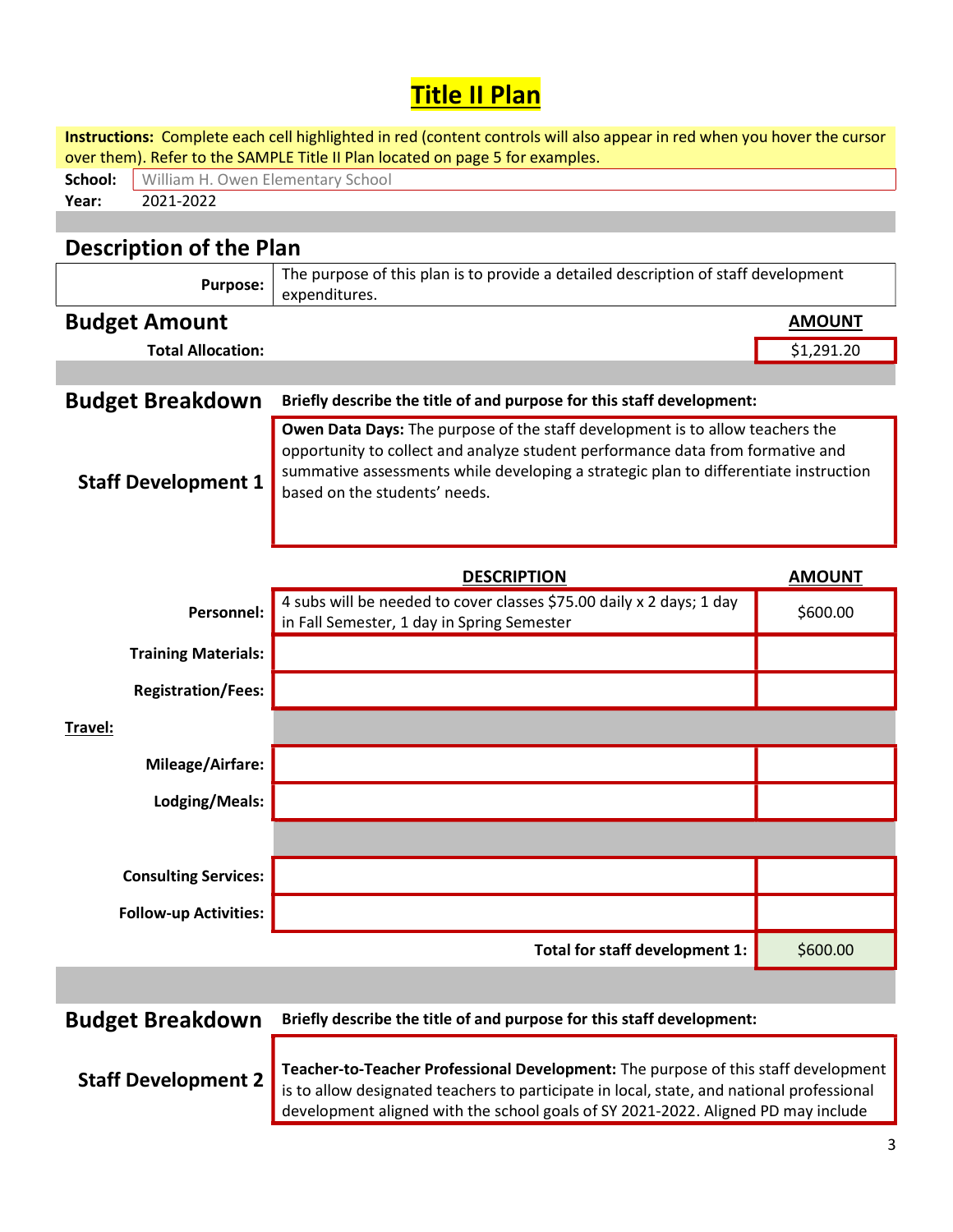effective math practices, etc. DESCRIPTION AMOUNT Personnel: Training Materials: Registration/Fees: 800.000 and 5600.000 and 5600.000 and 5600.000 and 5600.000 and 5600.000 and 5600.000 and 5600.00 Travel: Mileage/Airfare: Lodging/Meals: Consulting Services: Follow-up Activities: Total for staff development 2:  $\Big|$  \$600.00 Grand Total  $\left| \right|$  \$1,200.00

(but not limited to) trauma-sensitive schools, Science of Reading, global learning,